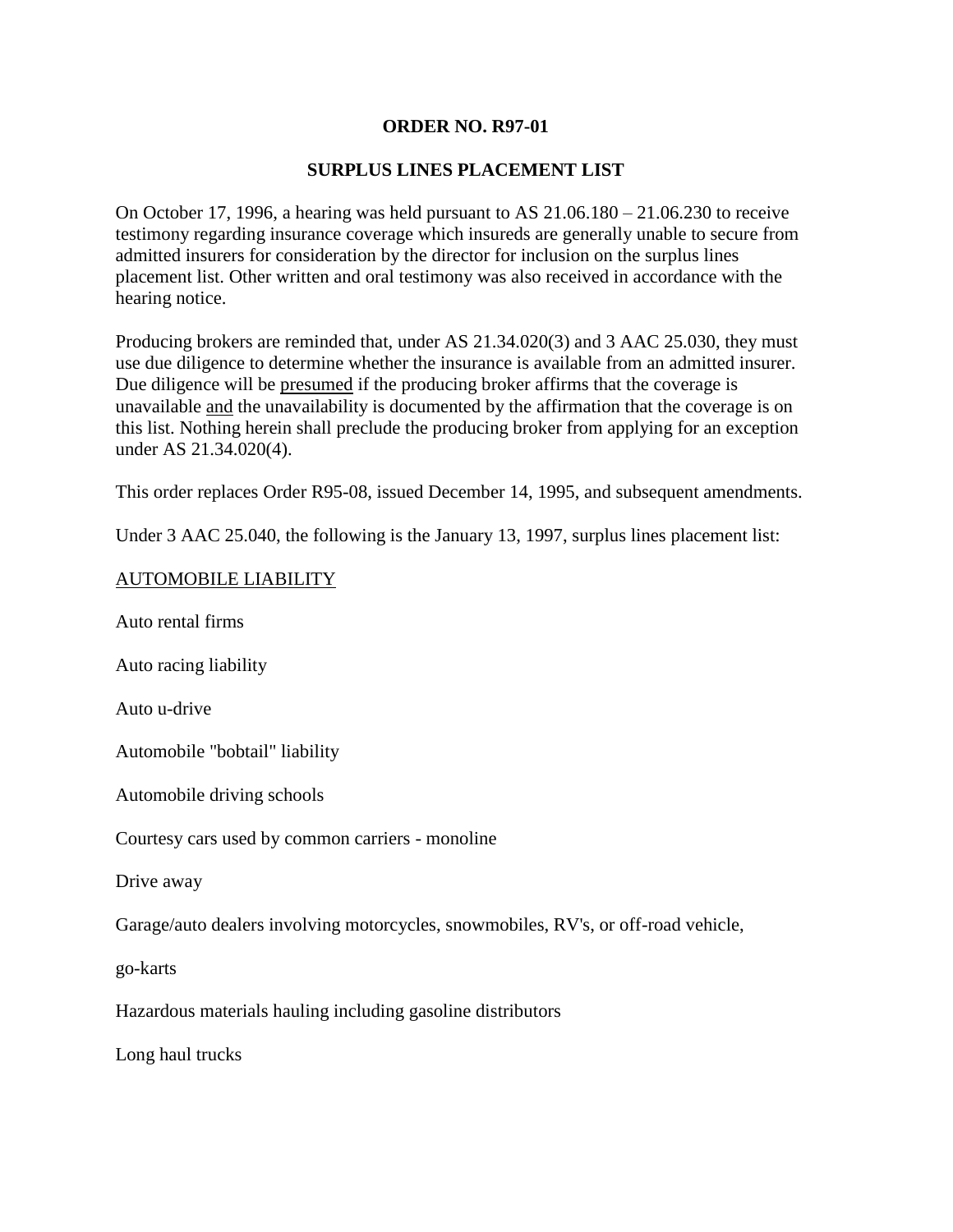Midget autos

Racing

Sand and gravel haulers involving dump trucks

Taxi cabs

Vehicles maintaining or servicing aircraft

## AUTO PHYSICAL DAMAGE

Auto renters conversion

Auto firm renters - short term

Classic/antique autos

Garagekeepers legal liability

Hazardous materials hauling

Heavy vehicles - over 20,000 gross vehicle weight

Leased motor homes

Long haul trucks

Luxury autos

Racing autos

Special auto bodies

Taxi cabs

### AVIATION AND AIRCRAFT

Aircraft - antique

Aircraft - chartered

Aircraft - excess passenger liability

Aircraft - fixed base operations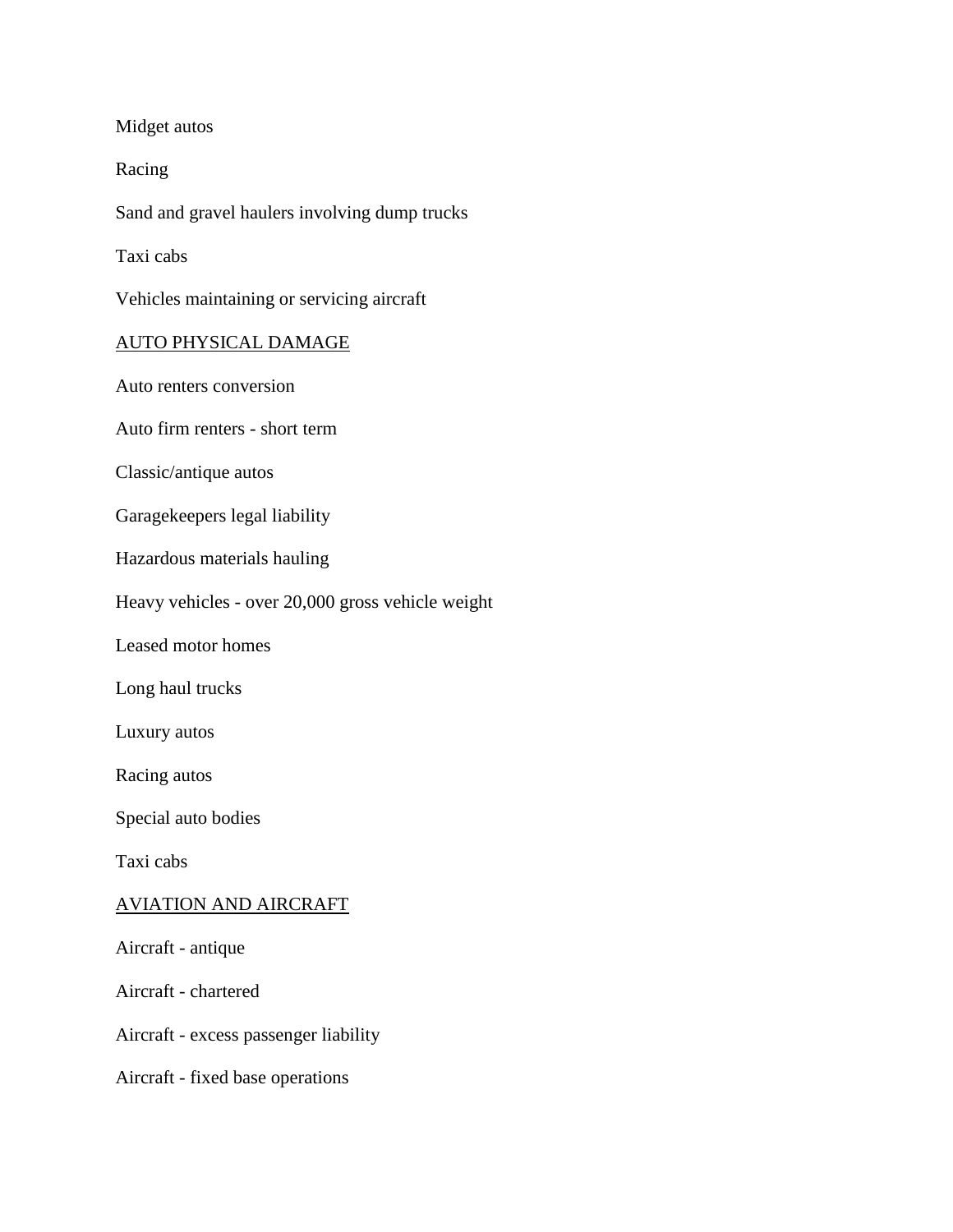| Aircraft applicators liability including crop damage and chemical drift       |
|-------------------------------------------------------------------------------|
| Airport liability                                                             |
| Airport repair operations (umbrella)                                          |
| Aviation maintenance vehicles                                                 |
| Balloon - hot air/gas                                                         |
| <b>Excess limits</b>                                                          |
| Guide, lodge, or outfitter airstrips                                          |
| Guides, lodges, and outfitters aircraft hull or liability                     |
| Helicopters                                                                   |
| Monoline:                                                                     |
| Airport liability                                                             |
| Aviation products liability                                                   |
| Hangerkeepers liability                                                       |
| <b>BURGLARY, ROBBERY AND HOLD-UP</b>                                          |
| Goldmines                                                                     |
| FIRE AND ALLIED LINES                                                         |
| Buildings on piles                                                            |
| Drought insurance                                                             |
| Explosive manufacturing, storage, or sales                                    |
| Greenhouses - wind and hail                                                   |
| Hay in the open or barns - when value exceeds \$25,000 in each stack or barn. |
| Monoline:                                                                     |
| Business interruption                                                         |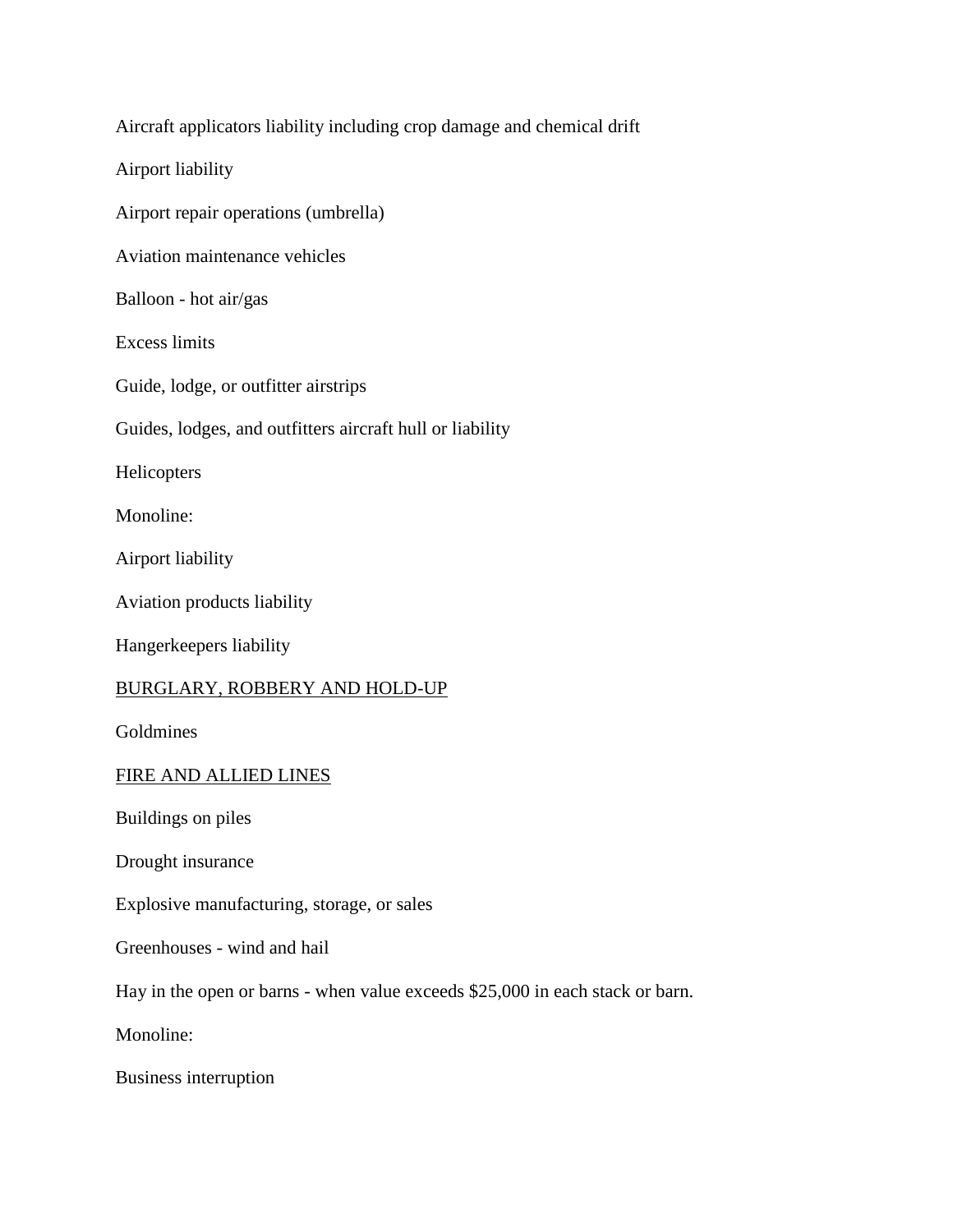Earthquake

Flood

Pile driving contractors

Plastic manufacturers and sales

Polyurethane insulated buildings

Railroads - property and general liability

Remote - accessible only by air or water

Sawmills

Small builders risks under \$25,000 (all risk)

Small welding shops - general liability and products liability

Unprotected risks - class 8, 9, or 10

Woodhandlers

#### PROFESSIONAL LIABILITY

Architects and engineers

D&O, small village corporations

Social service agencies, residential counseling service (i.e., alcohol abuse, counseling)

### GENERAL LIABILITY

Alarm companies

Animal rides, saddle horse liability, rodeos and horse shows

Custodial care - licensed for under 25

Adult day care centers

Child day care centers

Developmentally disabled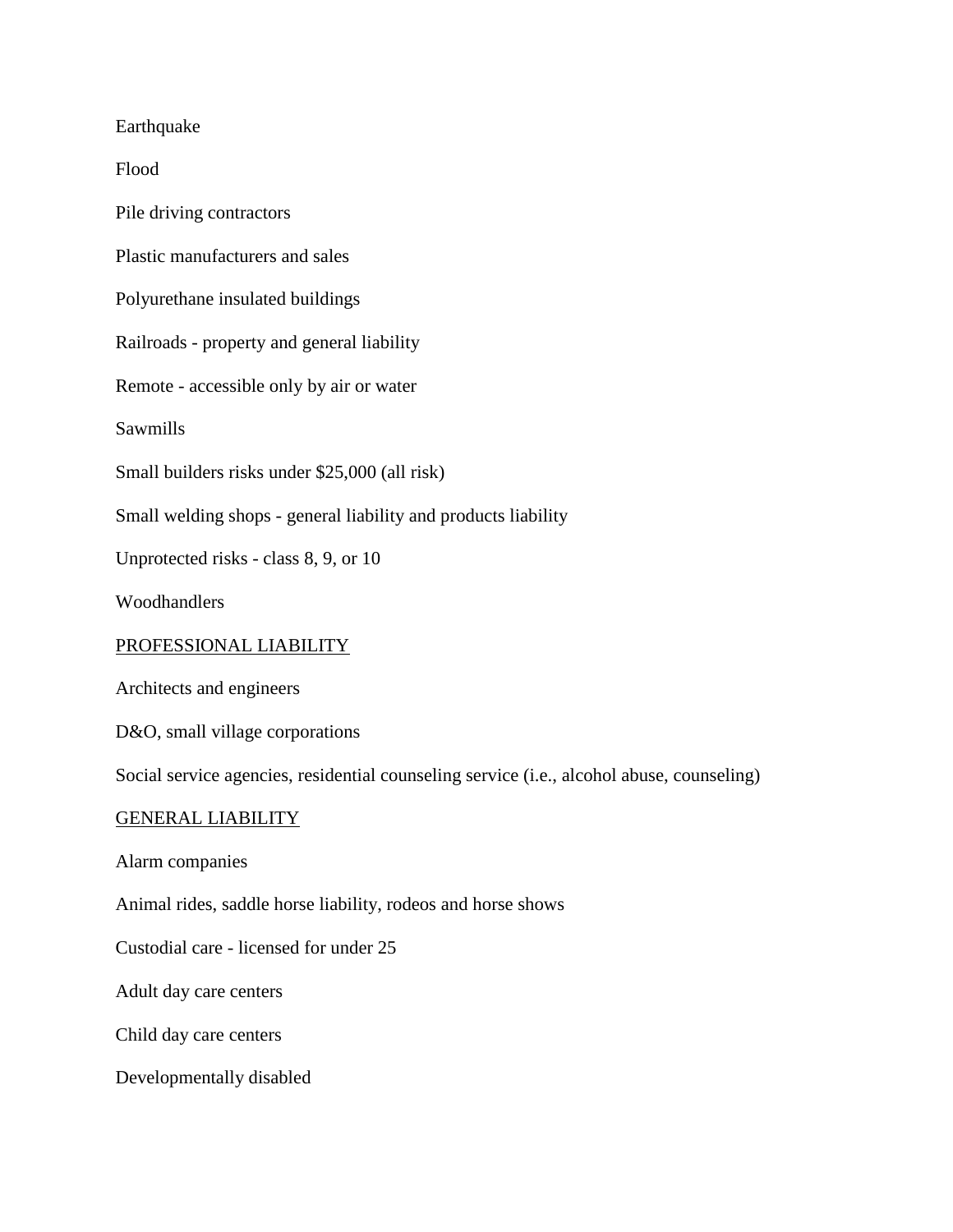Residential and day care centers Homes for the aged Demolition contractors liability Divers Environmental impairment liability Explosive manufacturing, storage, or sales Exterminators liability, pest control applicators Food borne illness Guides, outfitters, and lodges - remote (accessible only by air or water) Hazardous materials Loggers broad form liability Damage including fire Damage to standing timber Mining Monoline: Employment related practices Explosion hazard Hole-in-one coverage Pollution/contamination Ski-lifts and tows Liquor liability - if liquor exceeds 40% of sales or entertainment Police protective - false arrest, personal injury Products and completed operations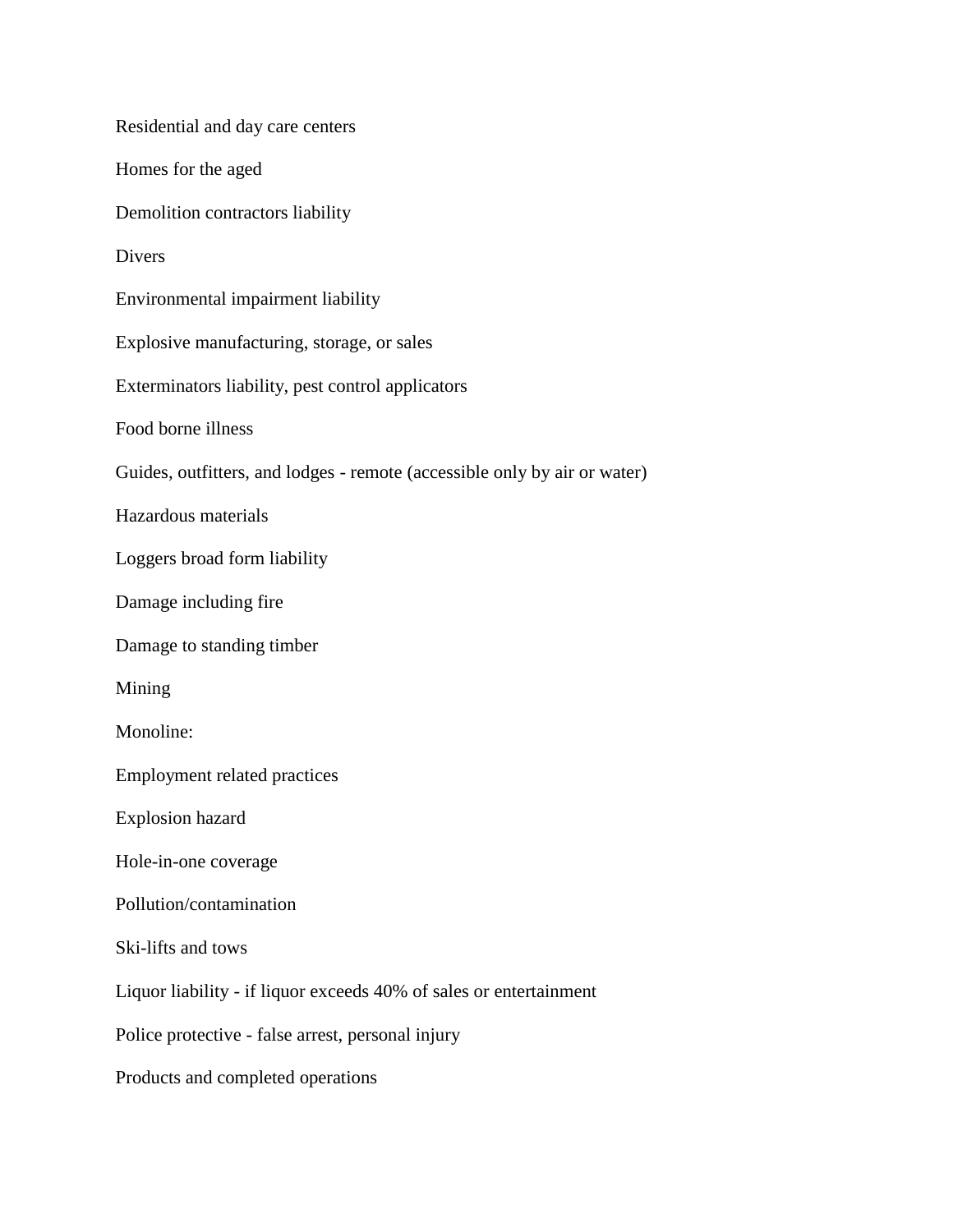Railroad protective Security guards (under ten guards) Special events, tagged fish Snowmobile dealers New ventures - under three years experience Oil field service contractors - small (premium under \$10,000) with only Alaska operations Real estate appraisers, errors and omissions Social service agencies, residential counseling services (i.e., alcohol abuse counseling) Spectator liability Suntan parlors Suppression contractors - including service and sales operations INLAND MARINE Bridges and tunnels Builders risk/course of construction - accessible only by air or water Docks, piers, and wharfs - wood frame Earthquake or flood Hazardous materials Unprotected - class 8, 9, or 10 KIDNAP/RANSOM Kidnap/ransom MONOLINE COMMERCIAL